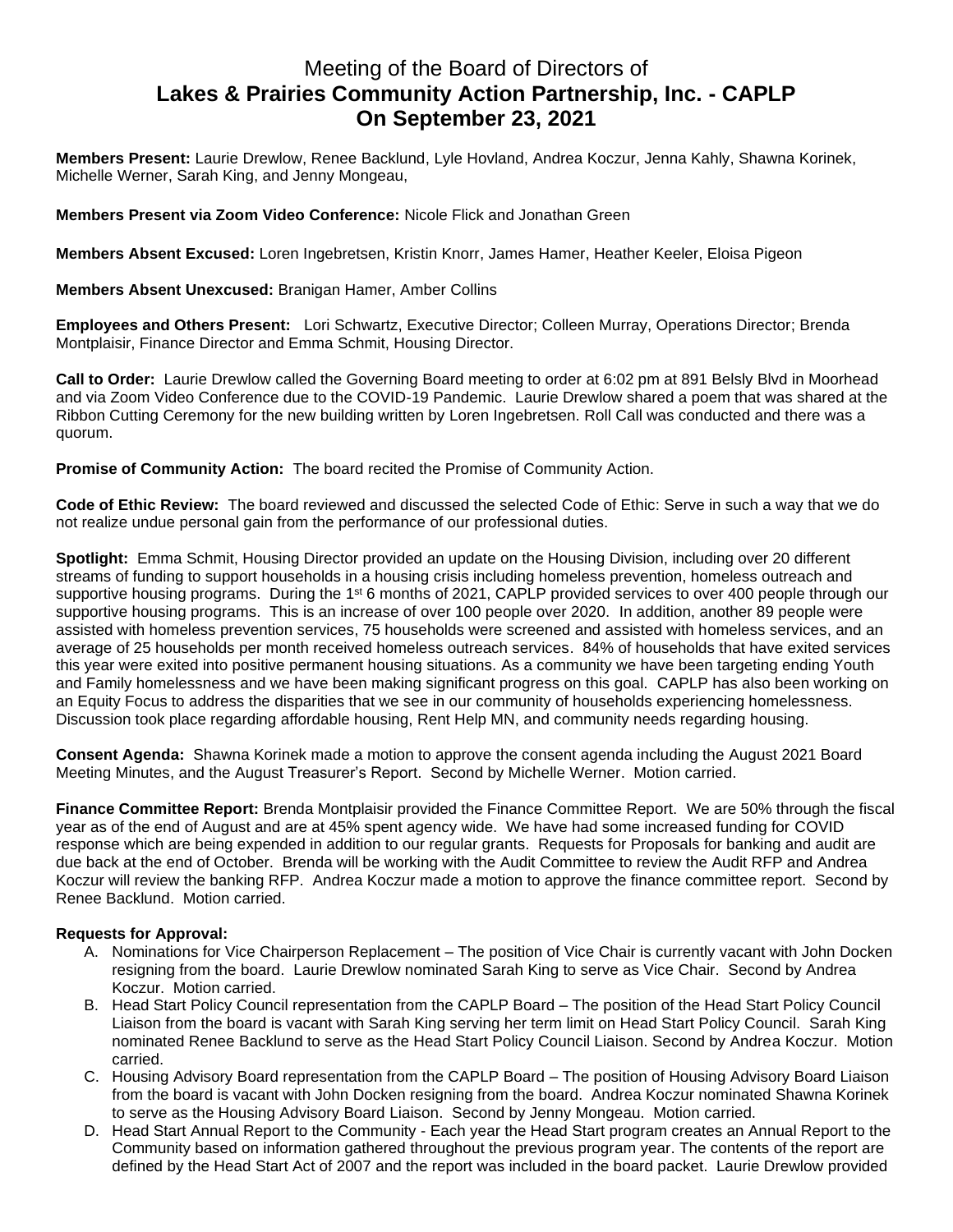an overview of the Head Start Annual Report to the Community and thanked the Head Start team for all their hard work. Michelle Werner made a motion to approve the Head Start Annual Report to the Community. Second by Andrea Koczur. Motion carried.

E. Board Member Election – To fill the current vacancy on the Board of Directors for the Private Sector in Clay County. We have an interested applicant, Cynthia Thormodson, who is a public accountant and would meet the requirements of the financial expertise. Jenny Mongeau made a motion to approve Cynthia Thormodson as a new representative of the private sector on the board. Second by Jenna Kahly. Motion carried.

## **Report Backs:**

**Head Start Policy Council - Sarah King & Amber Collins–** Sarah King reported that Head Start is fully enrolled and fully staffed at the beginning of the 2021 school year. We have seen increased mental health and special education needs beginning the school year. President Biden and the Office of Head Start have announced the requirement that all Head Start employees must be fully vaccinated by January 1<sup>st</sup>, 2022. Currently 80% of the Head Start team are fully vaccinated. To date 47 families have been excluded due to COVID exposure. Today we had to close a classroom due to a COVID exposure in the classroom. We currently have a waiting list of 50 children for this current school year. Laurie Drewlow thanked Sarah King for her service on the Head Start Policy Council.

## **Housing Advisory Board Liaison –** No report.

**Public Official Check-In:** Jenny Mongeau thanked CAPLP, the Housing Division and Emma Schmit for the work that they do in collaboration with Clay County Housing. Clay County has been exploring options to incentivize middle-income housing and workforce housing. Jenny encouraged everyone to follow Clay County Public Health and COVID numbers in Clay County which includes a spike in COVID numbers especially in children however there has only been one child under 20 hospitalized.

**National CAP Conference:** Lori Schwartz reported on the National CAP Conference that was held in Boston and virtually through a hybrid option. Kristin Phillips and Patty Lopez were recertified in CCAP in 2021, and Brenda Montplaisir, Colleen Murray, Becki Johnson and Lori Schwartz were recertified in 2020. Jamie Roach was honored with the Sargent Shriver Personal Achievement Award and Maria Steen was honored with the Advocacy Award.

**Executive Director's Report:** Lori Schwartz reported that we made some adjustments to the board grid, including the Succession Plan which will be reviewed next month. Lori and Colleen recently provided a Statewide training ROMA (Results Oriented Management & Accountability) training for CAP agencies across the state of MN along with the MN ROMA Trainers. We are currently recruiting for new candidate for Certified Community Action Professionals (CCAP) and may enroll up to 5 candidates this fall. We also have 4 team members that have applied to participate in the Community Action Leadership Institute (CALI). The National Community Action Foundation (NCAF) Conference is being held virtually again this year in November. Lori will send information to the board regarding the dates. If any board members are interested in attending, please let Lori know. Earlier this week we had a meeting with Moorhead Area Public Schools, Senator Eken and Representative Keeler regarding an expansion of services provided at VISTA Center for Education to provide a wholistic, whole family approach and comprehensive early childhood services with a request for bonding dollars to support this vision. We will plan to plan to have a Strategic Plan Board Retreat in the late winter or early spring with Tom Iverson from Sagency. Our team was able to attend several Whole Family Learning Cohort trainings at the National CAP Conference and we are in the process of finalizing our plans for Whole Family Coaches and services. We are having a full-day planning session on October 1<sup>st</sup> for Whole Family planning. Our agency wide All Staff will be on Friday, October 29<sup>th</sup> and will be held virtually again this year. We will be bringing in a presenter to provide a training on the Whole Family Approach and integrated services to families in poverty. All of this planning is in preparation for our Whole Family Coach position we will be hiring in January and the roll out of our Whole Family Services. CAPLP Administrative Offices have been relocated to our new office and we have completed vacated the 4<sup>th</sup> floor of the Family Service Center, however we continue to provide direct services on the 1<sup>st</sup> floor of the building. The Ribbon Cutting Ceremony was great, and we plan to do an open house when it's safe to do so and we also plan to do an official Ribbon Cutting in Breckenridge as well. Andrea Koczur will reach her term limit on the CAPLP Board in October and we will be seeking a representative of the consumer sector from Clay County to replace Andrea. Lori reminded board members that once they have server 3 consecutive 3-year terms on the board they have reached their term limit, however they are eligible to re-apply to serve on the board after a 1-year break. Lori reported that next month we will be reviewing President Biden's vaccination and testing requirements that are set to begin January 1<sup>st</sup> of 2022 and seeking policy approval for CAPLP policies regarding these requirements. Recommendations will be brought to the HR committee for review and to the full board in October.

**Next Board Meeting:** October 28th, 2021 - Belsly CAPLP & Zoom option. Please RSVP with Christina by emailing christinap@caplp.org or texting 218.791.9741. If you do not RSVP you will be marked with an unexcused absence, 3 or more unexcused absences may result in removal from the board.

**Adjournment:** Michelle Werner made a motion to adjourn. Meeting adjourned at 7:59 pm.